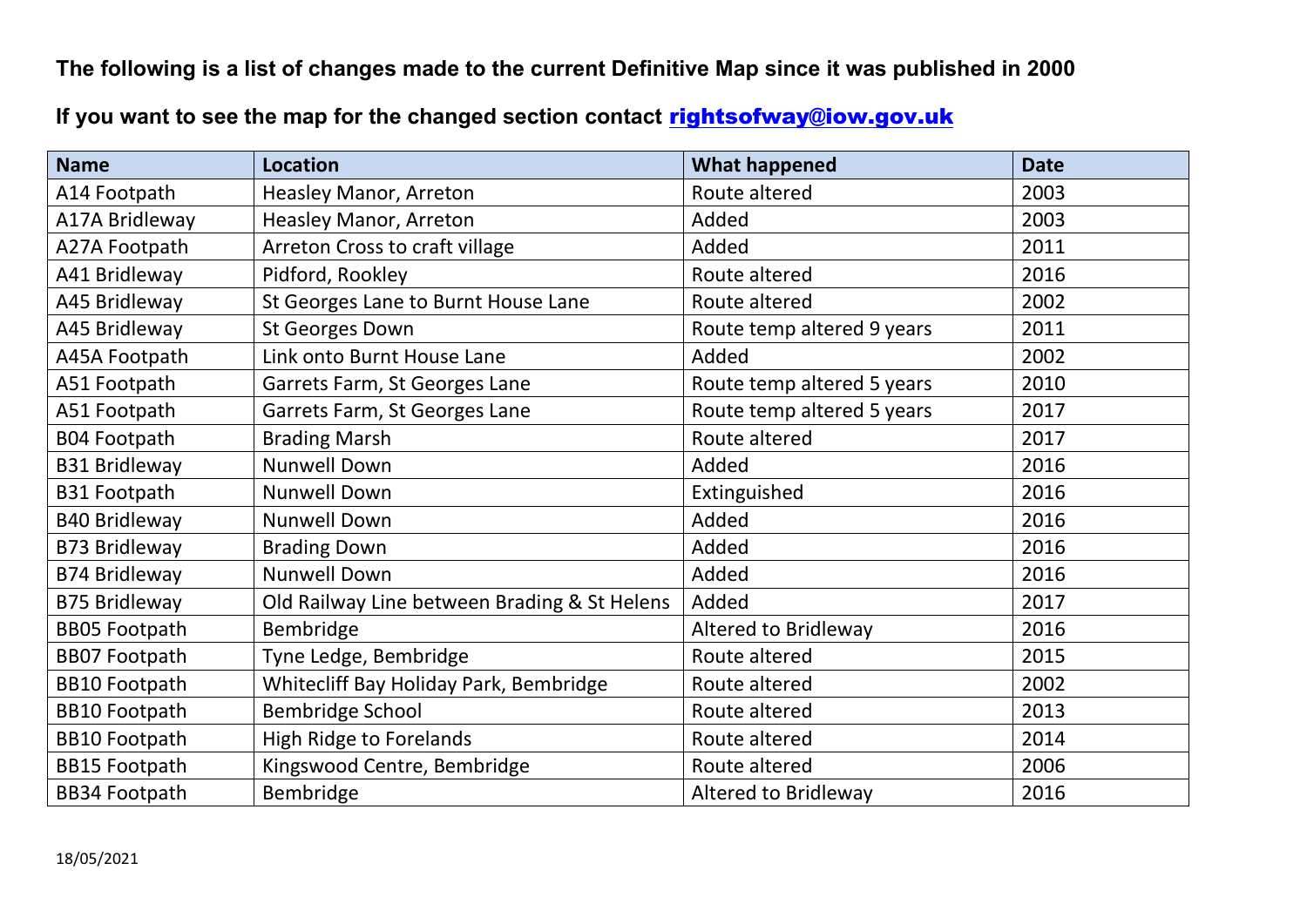| <b>BB40 Footpath</b>   | Forelands, Bembridge                      | Route altered               | 2020 |
|------------------------|-------------------------------------------|-----------------------------|------|
| BB40 A & B Footpath    | Forelands, Bembridge                      | Added                       | 2020 |
| <b>BB45 Footpath</b>   | <b>Brook Close to Forelands Farm Lane</b> | Added                       | 2017 |
| <b>BB45 Footpath</b>   | <b>Brook Close to Forelands Farm Lane</b> | Added                       | 2018 |
| <b>BS77 Footpath</b>   | Downton Farm, Brook                       | Route altered               | 2017 |
| CB08 Footpath          | Upper Watchingwell, Calbourne             | Route altered               | 2002 |
| CS16 Footpath          | <b>Gurnard Farm</b>                       | Route altered               | 2014 |
| CS17 Footpath          | <b>Gurnard Farm</b>                       | Route altered               | 2014 |
| CS27 Footpath          | Church Path, East Cowes                   | Route altered               | 2009 |
| <b>CS5A Footpath</b>   | <b>Gurnard Heights</b>                    | Added                       | 2013 |
| F27A Footpath          | <b>Tapnell Farm</b>                       | Added                       | 2011 |
| F29 Footpath           | East Afton Farm, Freshwater               | Extinguished                | 2011 |
| F64 Bridleway          | Dunsbury Farm, Brook                      | Route altered               | 2014 |
| F74 Footpath           | Afton Marsh, Freshwater                   | Added                       | 2004 |
| F75 Footpath           | Afton Marsh, Freshwater                   | Added                       | 2004 |
| G12A Footpath          | <b>Chillerton Barns</b>                   | Route altered               | 2005 |
| N40 Bridleway          | Pan Meadows                               | <b>Route Altered</b>        | 2018 |
| N46 Footpath           | <b>Staplers Road (Pan Meadows)</b>        | Route altered               | 2012 |
| N65 Footpath           | Ash Lane, Gunville                        | <b>Route Altered</b>        | 2019 |
| N117 Footpath          | New Fairlee Farm, Mews Lane, Newport      | Route altered               | 2012 |
| N206 Footpath          | Woodside Beach, Wootton                   | Route altered               | 2014 |
| N211 Footpath          | Sainsbury's, Foxes Road, Newport          | Route altered               | 2008 |
| NC01 Footpath          | Mersley Gardens, Newchurch                | Route altered               | 2015 |
| NC30a Footpath         | Apse Manor                                | <b>Altered to Bridleway</b> | 2019 |
| NC32 Footpath          | Rill Farm, Ventnor                        | Route altered               | 2008 |
| <b>NC33B Bridleway</b> | Bachelors Farm, Canteen Road              | Added                       | 2002 |
| NC36 Footpath          | Holliers Farm, Branstone                  | Route altered               | 2006 |
| NC51A Footpath         | Alverstone Garden Village                 | Added                       | 2006 |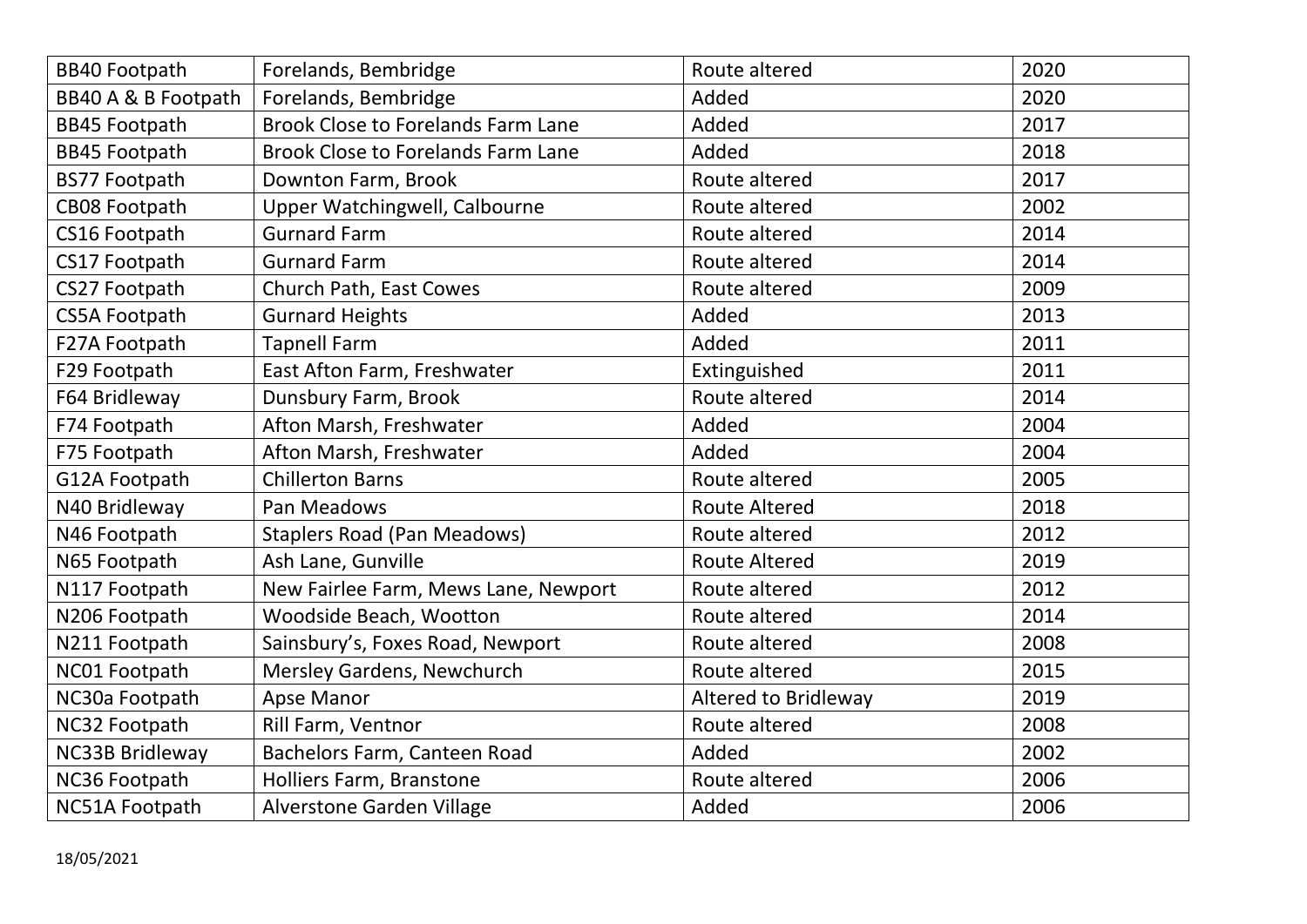| NC54 Footpath   | Parsonage Farm, Newchurch              | Added                       | 2019 |
|-----------------|----------------------------------------|-----------------------------|------|
| NT23 Footpath   | <b>Puckwell Farm, Niton</b>            | Route altered               | 2011 |
| NT38 Footpath   | St Catherine's Lighthouse, Niton       | Route altered               | 2002 |
| NT107 Footpath  | Bierley, Niton                         | Route altered               | 2018 |
| R01 Footpath    | Ashlake Copse Lane, Wootton            | <b>Altered to Bridleway</b> | 2014 |
| R57 Footpath    | Busy Bee Garden Centre, Brading Road   | Route altered               | 2012 |
| R96 Footpath    | Dame Anthony's Common, Binstead        | Extinguished                | 2000 |
| R116 Footpath   | Pondwell Hill, Ryde                    | Added                       | 2018 |
| S41 Bridleway   | Homestead Farm. Newbridge              | Added                       | 2017 |
| SS07 Footpath   | Corner Cottage, Luccombe               | Route altered               | 2008 |
| SS09A Bridleway | Cowleaze Hill                          | Added                       | 2004 |
| SS100 Bridleway | Wroxall to Shanklin old railway line   | Added                       | 2014 |
| SS20 Footpath   | Scotchells Brook, Shanklin             | Added                       | 2015 |
| SS20 Footpath   | Scotchells Brook, Shanklin             | Extinguished                | 2015 |
| SS20A Footpath  | Scotchells Brook, Shanklin             | Extinguished                | 2015 |
| SS38A Footpath  | Mortonbrook, Sandown                   | Added                       | 2004 |
| SS43 Footpath   | Red Cliff, Yaverland                   | Route altered               | 2013 |
| T06 Footpath    | <b>Summers Court, Totland</b>          | Pending diversion & upgrade |      |
| T35 Footpath    | <b>Summers Court, Totland</b>          | Added                       | 2020 |
| V116 Footpath   | Dean Farm, Whitwell                    | Route altered               | 2017 |
| V128 Footpath   | Playground at St Martins Road, Wroxall | Added                       | 2000 |
| V129 Footpath   | Old railway line, St Lawrence          | Added                       | 2000 |
| V130 Footpath   | Paradise Woods, St Lawrence            | Added                       | 2013 |
| V131 Bridleway  | Wroxall to Shanklin old railway line   | Added                       | 2014 |
| V31 Bridleway   | <b>St Martins Down, Wroxall</b>        | Route altered               | 2019 |
| V32 Footpath    | <b>St Martins Down, Wroxall</b>        | Route altered               | 2019 |
| V33 Footpath    | St Martins Down, Wroxall               | Route altered               | 2019 |
| V34 Bridleway   | <b>St Martins Down, Wroxall</b>        | Route altered               | 2019 |